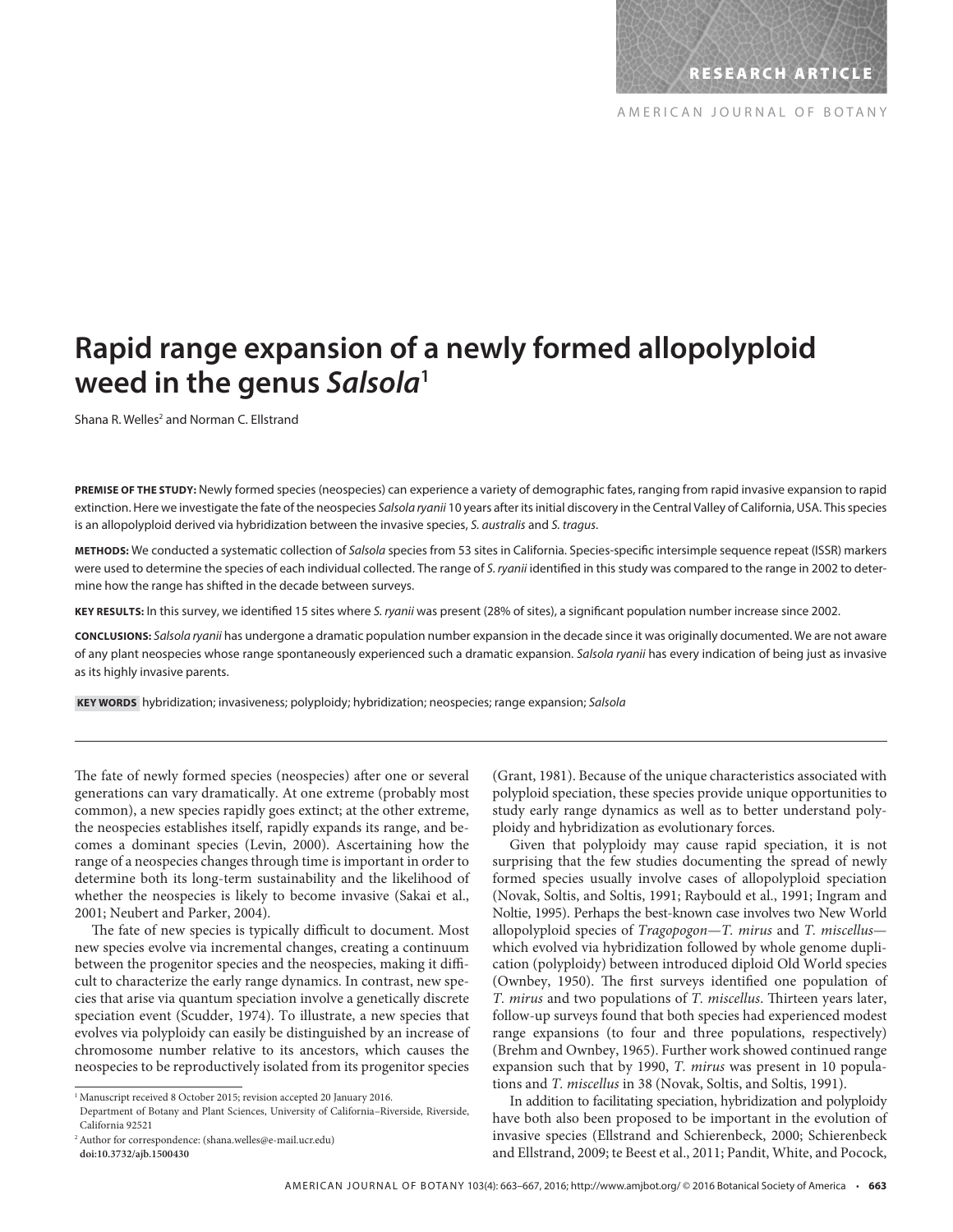2014). In a recent review, Schierenbeck and Ellstrand (2009) documented 24 invasive species resulting from hybridization, nine of which result from allopolyploidy. Given the documented importance of allopolyploidy in the evolution of new species and invasive species, an ideal system for investigating the early range dynamics would involve (1) an annual species that reproduces within its first year so that range changes can be measured over a reasonable time, and (2) a species that is extremely new, so that it can be "caught in the act" of early range changes.

The recently evolved Salsola ryanii (Amaranthaceae) fits these two qualifications. It is an annual allohexaploid  $(2n = 54)$  hybrid of *S. tragus* ( $2n = 36$ ) and *S. australis* ( $2n = 18$ ) (Hrusa and Gaskin, 2008; Ayres et al., 2009). Prior to this study, *S. ryanii* was known from three populations, all in the Central Valley of California, USA, (denoted as blue dots, Fig. 1 ), from two geographic regions of the California Floristic Province, as assigned by *The Jepson Manual* 



FIGURE 1 Map of Salsola ryanii distribution. Blue dots indicate populations that were identified in the 2002 survey conducted by Akers et al. (2002) or by Ayres et al. (2009). Red letters indicate newly identified populations in this study. Letters correspond to letters in Table 1 where additional information is presented on the makeup of the population.

(Baldwin and Goldman, 2012). Two of these populations were collected in a 2002 survey, and the third was documented in 2008 (Akers et al., 2002; Hrusa and Gaskin, 2008; Ayres et al., 2009). To our knowledge, there is no documentation of *S. ryanii* prior to 2002, and no in-depth surveys of *Salsola* in California were completed prior to this time. The 2002 survey that initially documented *S. ryanii* (at the time called *S. tragus* type C) was a broad survey with the goal of documenting the species and types of *Salsola* present within California (Akers et al., 2002). This survey used a combination of isoenzyme and morphological markers, and for some individuals RAPD DNA markers to identify the individuals collected by species and type; it included 89 collection sites, most of the collections were well dispersed throughout the Central Valley of California. The survey also included two collections around the Bay Area of California and four collections in Southern California (Akers et al., 2002).

> *Salsola ryanii* evolved via hybridization between two problematic invasive species, therefore it is important to determine whether this neospecies has potential to become invasive (Akers et al., 2002; Hrusa and Gaskin, 2008). Prior to this study, it was unknown whether *S. ryanii* had expanded from the three previously known populations or whether it had the potential to become invasive (Hrusa and Gaskin, 2008; Ayres et al., 2009). Hrusa and Gaskin (2008) predicted that *S. ryanii's* ecological intermediacy would prevent it from drastically expanding its range or becoming invasive. In this study, we conducted a large survey of *S. ryanii* to determine how the range has shifted in the decade following initial detection; understanding how the range has shifted will further our understanding of the potential invasiveness of this neospecies.

### **MATERIALS AND METHODS**

**Study species** *—Salsola ryanii* is an allopolyploid species formed via hybridization and whole genome duplication between *S. tragus* and *S. australis* . Neither progenitor species of *S. ryanii* is native to California. *Salsola tragus* ' native range extends from North Africa and Western Russia, through Asia into Northeast Siberia and Northeast China. The first known introduction of *S. tragus* into North America occurred in South Dakota in the 1870s, likely through contamination of agricultural seed (Young, 1988). The number of introductions of *S. tragus* into the USA is unknown, but the introduction source was likely Russia (Young, 1988). *Salsola tragus* has a 2n chromosome number of 36, compared to a base chromosome number for the genus of  $2n = 18$ , suggesting that *S. tragus* is of tetraploid origin ( Ayres et al., 2009 ). *Salsola australis* is a weed that is invasive in California and Arizona, and is likely native to Australia or South Africa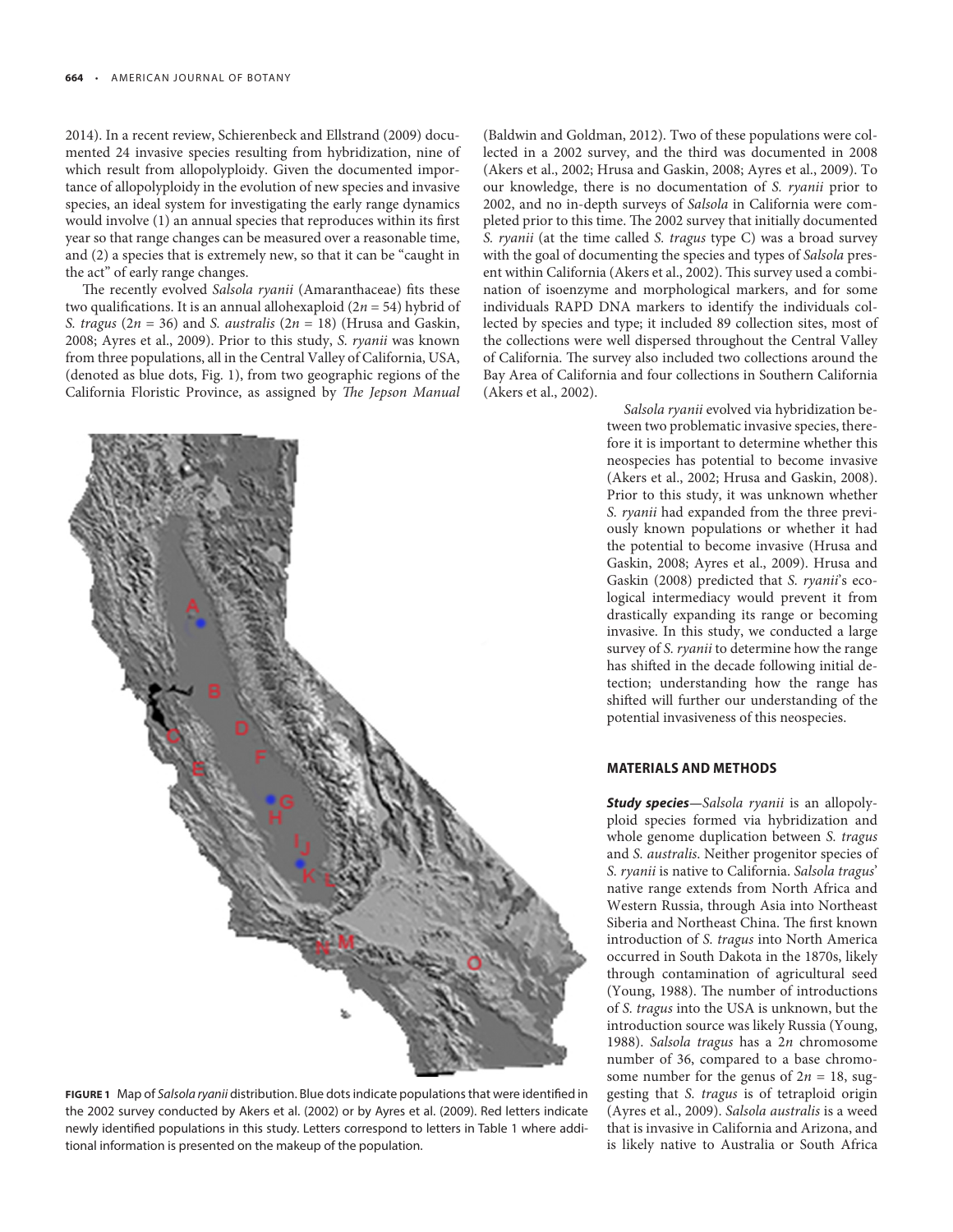( Borger et al., 2008 ). *Salsola australis* is morphologically very similar to *S. tragus* and was not recognized as a distinct species until recently (Ryan and Ayres, 2000). Given that *S. australis* was an unrecognized cryptic species assigned to *S. tragus* until recently, it is not known exactly when *S. australis* was introduced into North America.

 All three *Salsola* species occur on highly disturbed habitats (S. Welles, personal observation). The well-known *S. tragus* is considered a problematic weed in 48 US states (plants.usda.gov) and has been described as having the most rapid spread of any introduced species ( Rilke, 1999 ). In this study, we broadly collected *Salsola sp.* within California to determine how the range of *S. ryanii* has shifted since the prior surveys.

*Sample collection—* In the summer of 2012, individuals belonging to the genus *Salsola* were systematically collected from 53 sites throughout regions of California. Collections in this study included broader sampling from the coastal range and slightly broader collecting in Southern California than the previous survey. Four collections, each a minimum of 10 miles apart from each other, were sampled from each of 26 square quadrats throughout the state (unless four populations that were an adequate distance apart could not be located), for a total of 53 collections. Each collection contained up to 20 individuals. Note that for many of the coastal quadrats, less than four collections were made per quadrat because of the lack of available populations. Plants of different sizes were intentionally sampled. Locations of all collections were tracked using a Garmin GPSmap 62s unit.

*Sample identification—Following collection, up to 0.4 g of vegeta*tive tissue from each sample was cut and frozen. DNA was extracted from all samples using a modified CTAB procedure (Ryan and Ayres, 2000). DNA was quantified using a nanodrop-1000. All samples were diluted to 50 ng/ $\mu$ l. Intersimple sequence repeats (ISSR) markers were used to genotype individuals using primers 810, 835, 840, and 890, as described in Ayres et al. (2009 ). Speciesspecific bands for *S. australis* and *S. tragus* were scored as either present or absent. Individuals with all species-specific bands belonging to both of the parental species were determined to be the allopolyploid species (S. *ryanii* ) as described by Ayres et al. (2009 ). This method provides a conservative identification tool; because an individual must have all progenitor bands to be classified as hybrid, any misidentified individuals are likely to be hybrids misclassified as one of the progenitor species, as opposed to one of the progenitors misclassified as hybrid.

 Using ISSR markers to identify the species of each sample, it is difficult to distinguish homoploid from polyploid hybrids. Given the difference in chromosome numbers between the two progenitor species, homoploid hybrids would have problems in meiosis and would be sterile (Grant, 1981). Therefore, any plant that is determined to be of hybrid origin via ISSR markers and has viable seed is an allopolyploid as opposed to a homoploid hybrid. For this reason, we resampled from each of the sites where hybrids were identified and we revisited during fruiting to confirm that the hybrids that were identified were the allohexaploid species *S. ryanii* and not homoploid hybrids.

To test whether the range has significantly changed between the two surveys, we used a Fisher's exact test done in R (R Core Development Team, 2014 ). Only *S. ryanii* populations within the Central Valley of California and Southern California were included in the analysis because these were the areas that were sampled the most thoroughly in the previous survey.

## **RESULTS**

 Of the 53 collections that were made in this study, 15 contained *S. ryanii* (Table 1), 21 contained *S. tragus*, and 26 contained *S. australis*; some populations included multiple species. Of the 15 collections that contained *S. ryanii* , four contained only individuals identified as *S. ryanii*; all other *S. ryanii* populations also included one or both of the progenitor species. We were able to resample 12 of these populations the following year; in the other three sites, it appeared that weed control methods, such as tilling and herbicides, had been used to eliminate all *Salsola* . Seeds from all collected plants identified as hybrid germinated, indicating that they are allopolyploid *S. ryanii* , because homoploid hybrid plants would not produce viable seed.

TABLE 1. Location and species makeup of collections that include S. ryanii. Map ID letters correspond to letters on Fig. 1 representing collection locations. Percentages represent the species identification for all individuals identified from that particular collection. Only collections which contain S. ryanii are presented here.

| Map ID | % S. ryanii | % S.tragus | % S. australis | Individuals collected | Seeds recollected | California floristic<br>province region $1$ | <b>GPS Coordinates</b>   |
|--------|-------------|------------|----------------|-----------------------|-------------------|---------------------------------------------|--------------------------|
| A      | 100         |            |                | 14                    | Yes               | Sacramento Valley                           | 39°00.368'N 121°4.022'W  |
|        | 33          | 66         |                | $\overline{4}$        | Yes               | San Joaquin Valley                          | 38°11.531'N 121°39.420'W |
|        | 100         |            |                | 10                    | Yes               | San Francisco Bay Area                      | 37°21.829'N 121°74.175'W |
| D      | 93          |            |                | 5                     | Yes               | San Joaquin Valley                          | 37°30.400'N 120°50.417'W |
| Ε      | 8           | 83         |                |                       | Yes               | San Francisco Bay Area                      | 36°99.548'N 121°56.318'W |
|        | 100         |            |                | 19                    | No                | San Joaquin Valley                          | 36°99515'N 120°10.641'W  |
| G      | 75          |            | 25             | 6                     | Yes               | San Joaquin Valley                          | 36°73.878'N 119°89.739'W |
| Н      | 100         |            |                |                       | Yes               | San Joaquin Valley                          | 35°60.028'N 119°89.739'W |
|        | 50          |            | 50             |                       | Yes               | San Joaquin Valley                          | 36°05.341'N 120°06.976'W |
|        | 87          |            | 13             |                       | Yes               | San Joaquin Valley                          | 35°43.921'N 119°44.583'W |
|        | 25          | 50         | 25             |                       | Yes               | San Joaquin Valley                          | 35°36.466'N 119°34.817'W |
|        | 60          | 40         |                |                       | No.               | Tehachapi Mountain Area                     | 35°07.582'N 118°24.865'W |
| M      | 30          |            | 70             | 10                    | Yes               | Western Traverse Ranges                     | 34°30.733'N 118°32.070'W |
| N      | 50          |            | 50             | 20                    | Yes               | Central Coast                               | 34°34.464'N 119°07.656'W |
|        | 89          |            |                | 9                     | No                | Modoc Plateau                               | 33°42.463'N 116°14.949'W |

<sup>1</sup> Geographic regions of the California Floristic Province (Baldwin and Goldman, 2012).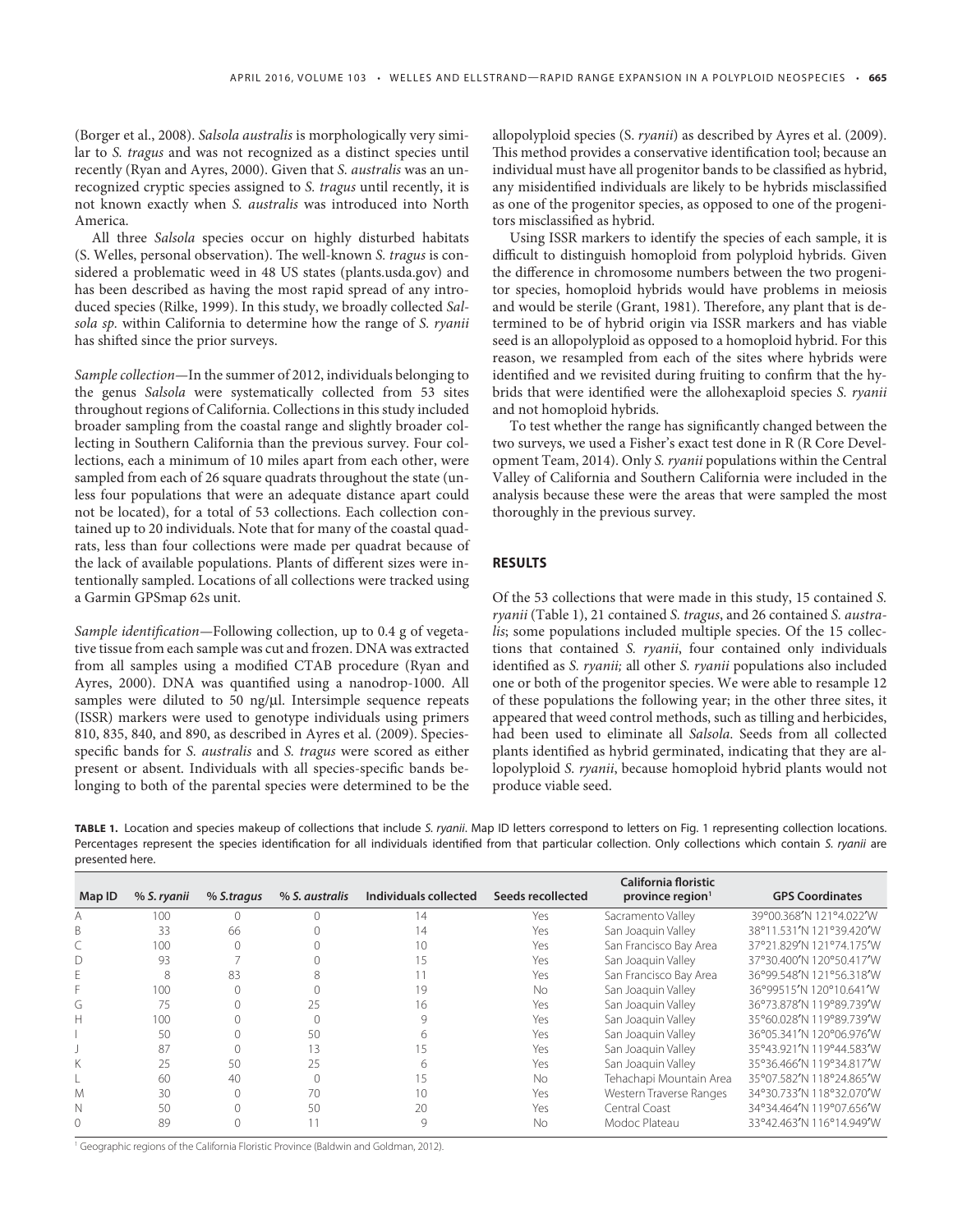The Fisher's exact test comparing the number of Central Valley and Southern California populations in the current survey (12 populations) compared to the 2002 survey conducted by Akers et al. (2002 ) (2 populations) demonstrates the current population number is significantly larger than the previous survey ( $P < 0.0001$ ). If we include only Central Valley populations, which both surveys sampled thoroughly (current survey—nine *S. ryanii* populations, 2002 survey—two *S. ryanii* populations) a Fisher's exact test demonstrates the number of populations in the Central Valley is significantly larger currently compared to 2002 ( $P = 0.003$ ).

In addition to a significant expansion of *S. ryanii* in the Central Valley, in this survey we also identified populations of *S. ryanii* in Southern California and more coastal regions of Northern California (Fig. 1, Table 1). We cannot be certain when the coastal populations appeared because of the minimal sampling of these areas in the earlier survey.

 Populations of *S. ryanii* that had previously been mapped were present in two geographic regions of the California Floristic Province (Baldwin and Goldman, 2012): the Sacramento Valley region and the San Joaquin Valley region. Collections identified as *S. ryanii* in the current study were located in six different geographic regions: the two geographic regions where the previous collections were made and four geographic regions where *S. ryanii* had not previously been documented (see Table 1). Of the 15 populations of *S. ryanii* that were identified in this survey, 11 populations were within the range that was sampled sufficiently in the previous study. The other four populations are in a region that included minimal sampling.

#### **DISCUSSION**

 In a single decade, *Salsola ryanii* has rapidly and dramatically expanded the number of populations within the area where it was originally documented and expanded its range into Southern California. In this survey, we also documented the presence of *S. ryanii* on the coast of California, however we cannot determine that this expansion occurred within the last decade because the sampling in this region in the previous survey was limited to two collections.

 To our knowledge, this is the fastest documented population number expansion of a newly formed allopolyploid species perhaps the most dramatic known range expansion of any plant neospecies. Previous studies demonstrated that multiple morphological characters of *S. ryanii*'s are intermediate between its progenitors; specifically, fruit wing size, timing of fruit maturity, fruit position on stem, fruit persistence on plant, and tumbling dispersal behavior ( Hrusa and Gaskin, 2008 ). Hrusa and Gaskin (2008) predicted that the intermediate morphology of *S. ryanii* would prevent it from being as well adapted as either of its progenitor species, and would greatly limit potential range expansion, preventing *S. ryanii* from becoming a widespread weed (Hrusa and Gaskin, 2008). The range expansion documented in this study contradicts the prediction that *S. ryanii*'s success as weed would be limited by its intermediate morphology compared to its progenitors.

This population number expansion could be occurring via two possible nonmutually exclusive mechanisms: (1) propagule dispersal, or (2) multiple independent evolutionary origins. The data presented here do not allow us to determine which of these mechanisms are responsible for the range expansion documented in this study. Hrusa and Gaskin (2008) suggested that each of the three originally documented populations were likely the result of independent origin events due to the disjunct nature of the populations, however, this needs to be confirmed using molecular methods. The *Salsola* genus is documented to have high levels of dispersal (Mitchell and Wilcox, 1988). The parents vary in their dispersal; *S. tragus* exhibits the "tumbling" dispersal that is characteristic of the genus, which allows for very long range dispersal, while *S. australis* is also highly dispersed via wind but does not "tumble" (Mitchell and Wilcox, 1988; Borger et al., 2008). The dispersal mode in *S. ryanii* has not been studied, but the similarities between the progenitors and the neospecies suggest that *S. ryanii* is also highly dispersed. Because of the evidence for multiple origins and the high level of dispersal in this group, it seems likely that the population expansion documented in this study involves both propagule dispersal and repeated de novo formation of hybrid populations via polyploidy in areas where the two progenitor species have colonized.

Salsola ryanii's dramatic population number increase (an expansion of one population per year) within a decade is in stark contrast to other previously documented range expansions in allopolyploid neospecies. The two neopolyploid North American *Tragopogon* species represent the very best studied examples. The more rapidly expanding of the two, *T. mirus* , expanded from one to three locations in the first 13 years following initial documentation (expansion of 0.31 populations per year) ( Brehm and Ownbey, 1965 ). We can also compare the range expansion of *S. ryanii* to the well-studied neoallopolyploid, *Senecio cambrensis* , derived via hybridization between *S. squalidus* and *S. vulgaris* ( Ashton and Abbott, 1992). *Senecio cambrensis* has evolved twice, independently in the United Kingdom—both in Wales and Edinburgh, Scotland (Ashton and Abbott, 1992; Harris and Ingram, 1992). The Welsh origin experienced modest range expansion from 1–10 populations between initial discovery in 1950, and follow-up surveys in 1995 (expansion of 0.005 populations per year). In contrast, within 10 years after its initial discovery, the Edinburgh population was extinct (Ingram and Noltie, 1995; Abbott and Forbes, 2002 ).

 Allopolyploidy has long been recognized as important to the origin of new species and a major evolutionary mechanism in most major plant groups (Grant, 1981; Wood et al., 2009; Jiao et al., 2011). Despite the frequency of polyploidy in plant evolution, current evidence fails to support any special evolutionary advantage to polyploid lineages and suggests that they have a relatively low diversification rate (Mayrose et al., 2011). The rapid spread of *S. ryanii* , provides evidence that allopolyploidy can produce species that are able to quickly spread following initial formation.

 In comparison with other well-studied cases of range expansion of neospecies, it is clear that *S. ryanii* represents an extreme example. Given this population number expansion in just a decade, it seems likely that the range of *S. ryanii* will continue to expand and is likely to become an important invasive species. These results strongly contradict the predictions in early studies of *S. ryanii* that it would not likely become invasive (Hrusa and Gaskin, 2008). Given the dramatic range increase that has been documented in California, it is also possible that *S. ryanii* could become an invasive species in other countries through either dispersal of seed of *S. ryanii* from California or through recurrent formation in other locations where progenitor species co-occur.